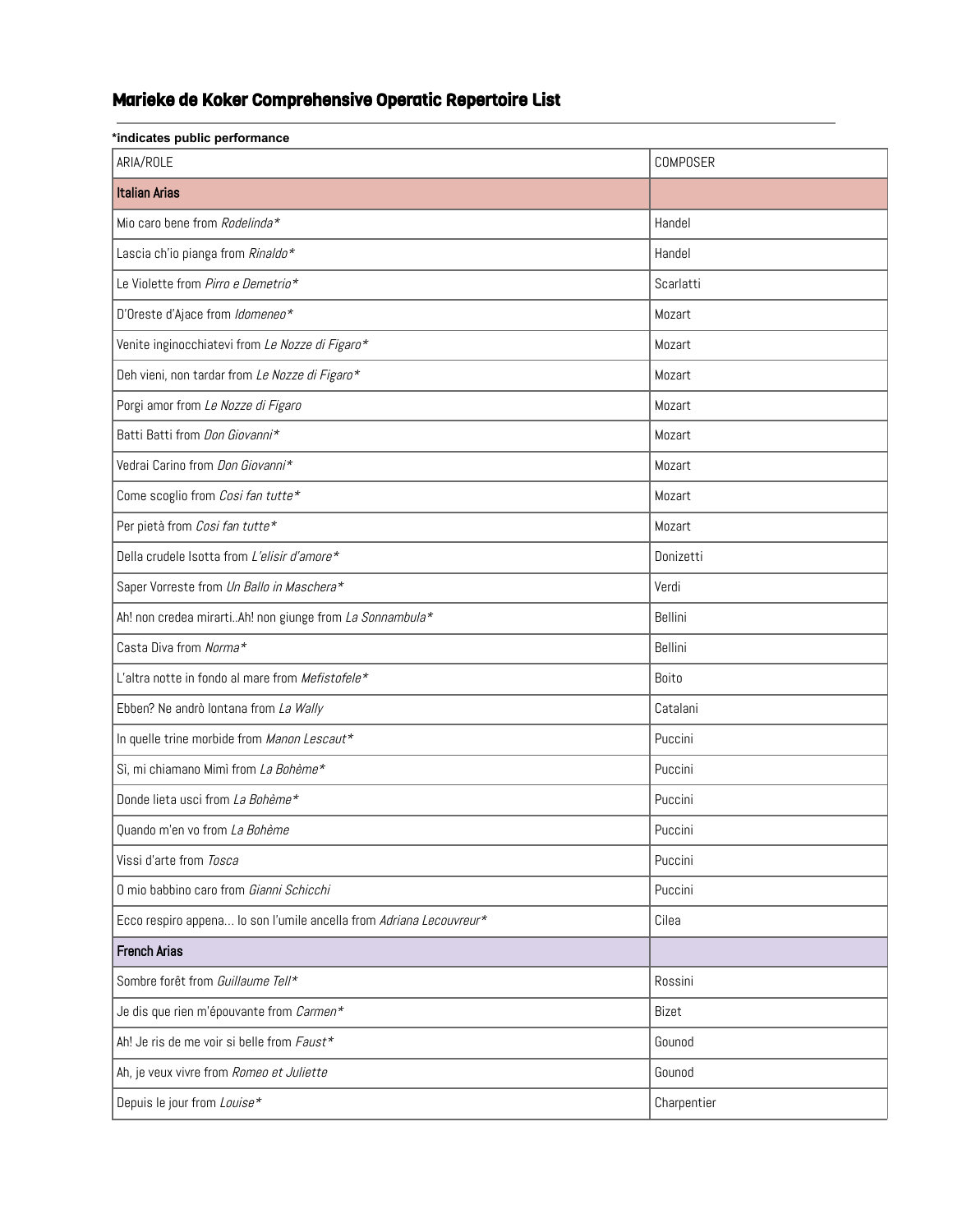| German Arias                                                |                    |
|-------------------------------------------------------------|--------------------|
| Ach, ich liebte from Die Entführung aus dem Serail          | Mozart             |
| Da schlägt die Abschiedsstunde from Der Schauspieldirektor* | Mozart             |
| Bester Jüngling from Der Schauspieldirektor*                | Mozart             |
| Ach, ich fühl's from Die Zauberflöte*                       | Mozart             |
| Der Hölle Rache from Die Zauberflöte*                       | Mozart             |
| 0 Zittre Nicht from Die Zauberflöte*                        | Mozart             |
| 0 wär ich schon from Fidelio                                | Beethoven          |
| Einst Traümte Trübe Augen from Der Freischutz               | Weber              |
| Mein Herr Marquis from Die Fledermaus*                      | <b>Strauss</b>     |
| Vilja Lied from Die Lustige Witwe*                          | Lehár              |
| Heia, Heia! from Die Csárdásfürstin*                        | Kálmán             |
| <b>English Arias</b>                                        |                    |
| Ah! Belinda, I am prest from Dido and Aeneas*               | Purcell            |
| Thy Hand Belinda When I Am Laid from Dido and Aeneas        | Purcell            |
| So ends my dream from The Grand Duke*                       | Gilbert & Sullivan |
| Lucy's Aria from The Telephone*                             | Menotti            |
| All That Gold from Amahl and the Night Visitors*            | Menotti            |
| Emboidery Aria from Peter Grimes                            | <b>Britten</b>     |
| Come now a Roundel from A Midsummer Night's Dream*          | <b>Britten</b>     |
| Glitter and be gay from Candide*                            | Bernstein          |
| <b>Russian Arias</b>                                        |                    |
| Tamara's Aria from The Demon*                               | Rubinstein         |
| Tatyana's Letter Scene from Eugene Onegin                   | Tchaikovsky        |
| <b>Czech Arias</b>                                          |                    |
| Měsíčku na nebi hlubokém from Rusalka*                      | Dvořák             |
| <b>Zarzuela Arias</b>                                       |                    |
| De España Vengo from El niño Judio*                         | Pablo Luna         |
| Afrikaans Opera Arias                                       |                    |
| Flamink Aria from Die Poskantoor*                           | Braam du Toit      |
| Georgian Opera Arias                                        |                    |
| Lela's Aria from Lela*                                      | Revaz Lagidze      |